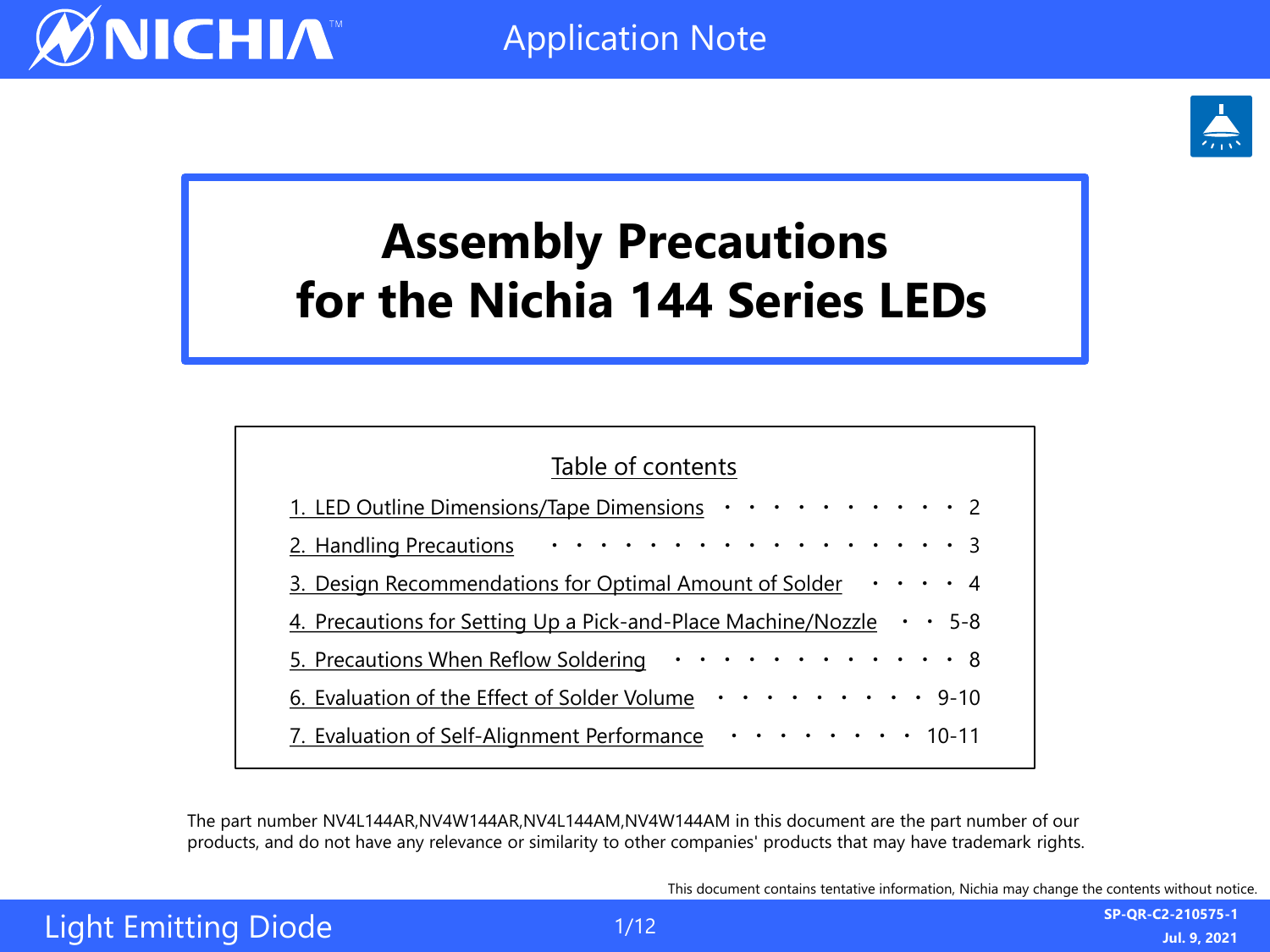#### <span id="page-1-0"></span>**1. LED Outline Dimensions/Tape Dimensions** STS-DA7-9306A NV4L144AM 管理番号 No.  $\mathcal{L}$  isotions with RoHS Directions with RoHS Directions  $\mathcal{L}$



Table 1. Product Specifications

This document contains tentative information, Nichia may change the contents without notice.

3.15 5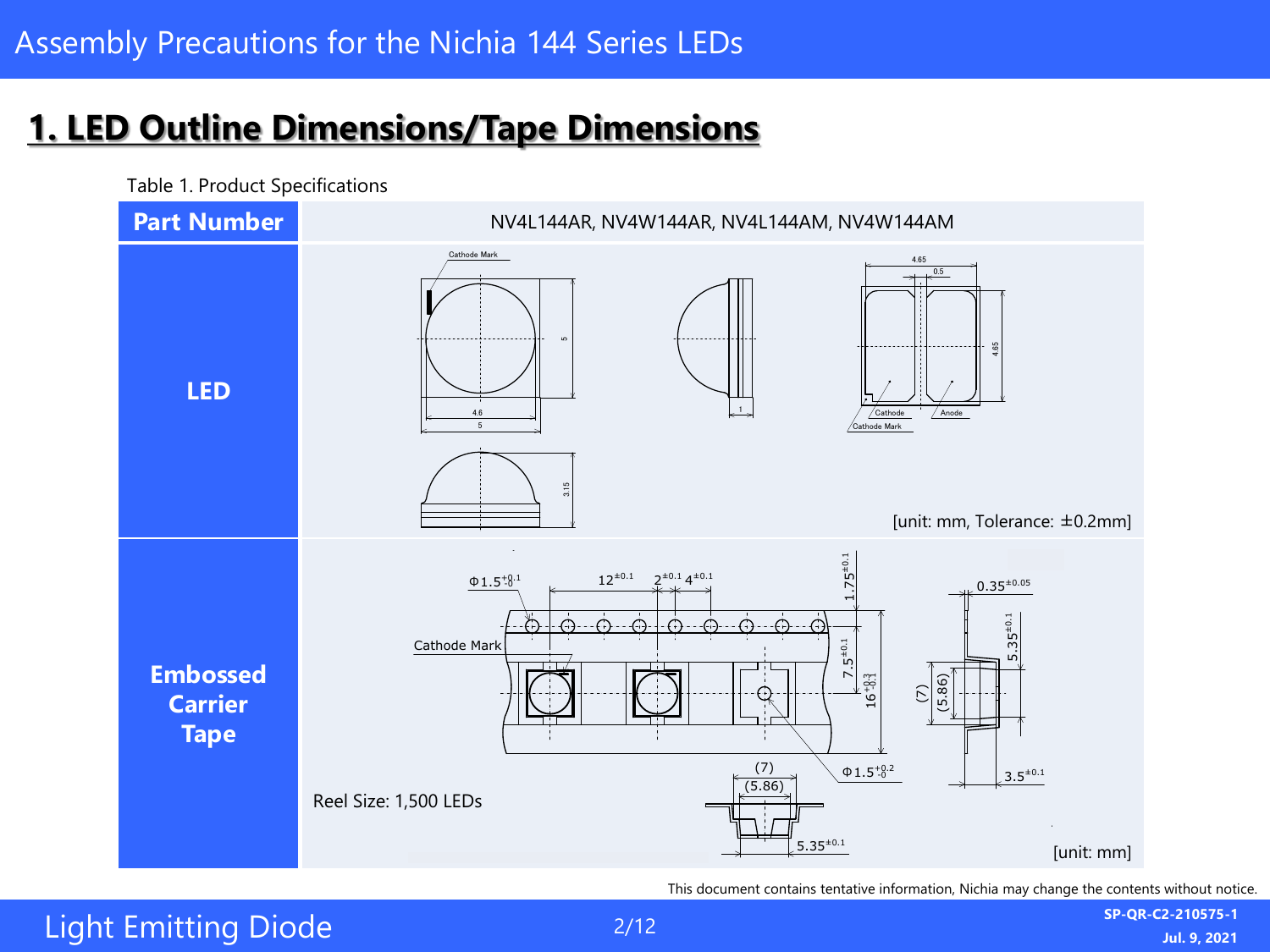# <span id="page-2-0"></span>**2. Handling Precautions Incorrect**

#### **Handling with bare hands**

Do not handle the LEDs with bare hands:

- this may contaminate the LED surface and have an effect on the optical characteristics,
- this may cause the LED to deform and/or the wire to break causing a catastrophic failure (i.e. the LED not to illuminate),
- the lead frame may cause injuries when the LED is handled with bare hands.

#### **Handling with tweezers**

Ensure that when handling the LEDs with tweezers, excessive force is not applied to the LED. Otherwise, it may cause damage to the resin (e.g. cut, scratch, chip, crack, delamination and deformation) and the internal connection to fail causing a catastrophic failure (i.e. the LED not to illuminate).

#### **ESD Precautions**

LEDs are sensitive to transient excessive voltages (e.g. ESD, lightning surge). If this excessive voltage occurs in the circuit, it may cause the LED to be damaged causing issues (e.g. the LED to have a reduction in the radiant flux or not to illuminate [i.e. catastrophic failure]). When handling the LEDs, ensure that necessary measures have been taken to protect them from transient excess voltages. Refer to the applicable specification for more details.

#### **Stacking assembled PCBs together**

Do not stack assembled PCBs together. Otherwise, it may cause damage to the resin (e.g. cut, scratch, chip, crack, delamination and deformation) and the internal connection to fail causing a catastrophic failure (i.e. the LED not to illuminate).

#### **Baking**

The storage/packaging requirements for the Nichia 144 Series LEDs are comparable to JEDEC Moisture Sensitivity Level (MSL) 3 or equivalent. Nichia used IPC/JEDEC STD-020 as a reference to rate the MSL of this LED. If the "After Opening" storage time has been exceeded or any pink silica gel beads are found, ensure that the LED are baked before use. Baking should only be done once.

#### Table 2. Storage/Baking Conditions



This document contains tentative information, Nichia may change the contents without notice.

# Light Emitting Diode



**Caution:** Do not grab/hold the LEDs with tweezers around the encapsulating resin.



Figure 1. Example of an Improper Holding Position

#### **Incorrect**

**Caution:** Do not stack assembled PCBs on top of each other.



Figure 2. Example of Improper **Stacking**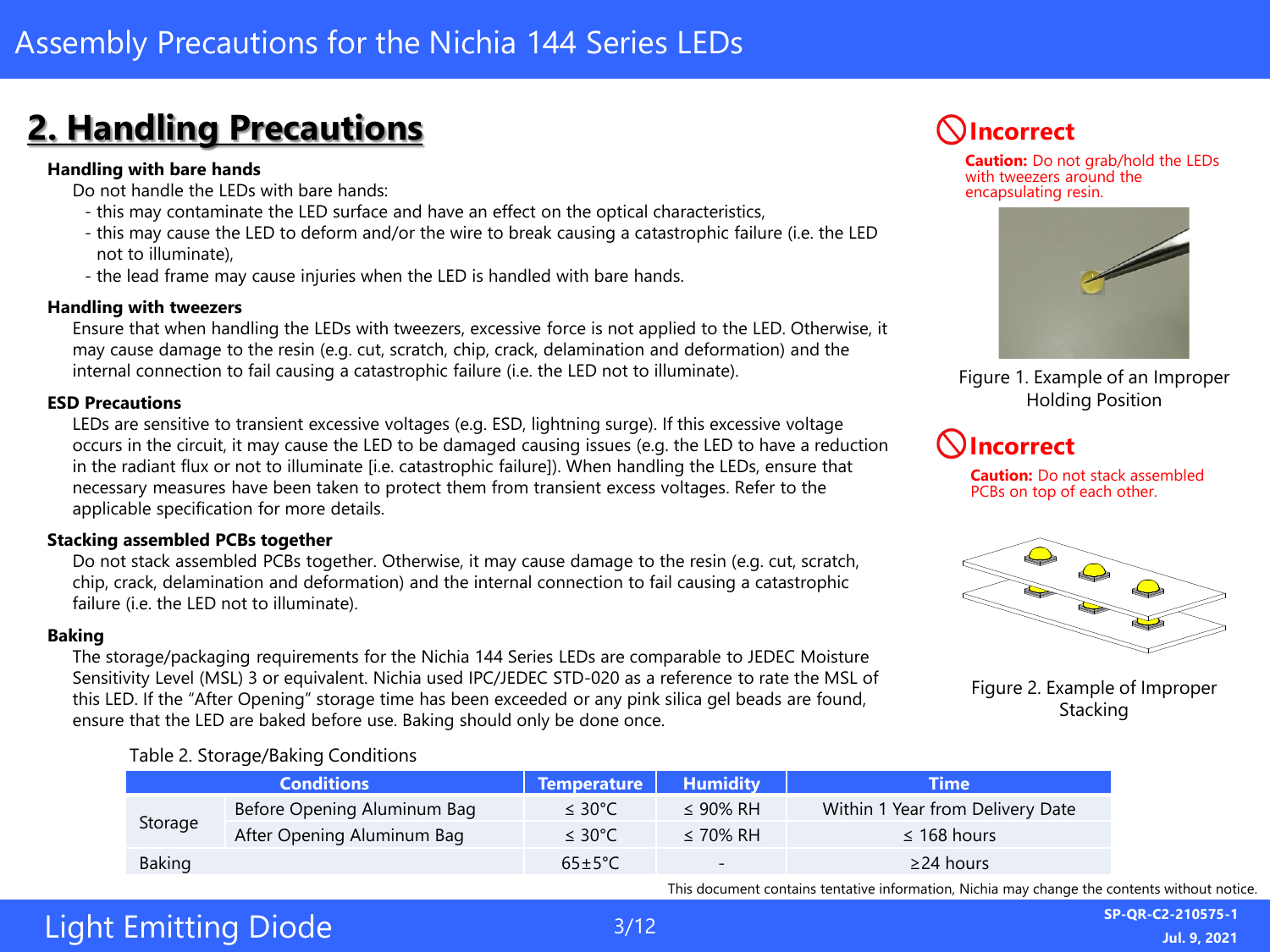# <span id="page-3-0"></span>**3. Design Recommendations for Optimal Amount of Solder**

Soldering Pad Pattern/Metal Solder Stencil Aperture



Table 3. Recommended Soldering Pad Pattern/Metal Solder Stencil Aperture

Table 4. Recommended Solder/Metal Solder Stencil Conditions

| <b>Item</b>              | <b>Recommended</b><br><b>Condition</b> |  |
|--------------------------|----------------------------------------|--|
| Solder Stencil Thickness | 120 [ $\mu$ m]                         |  |
| Solder Paste             | Sn-3.0Ag-0.5Cu                         |  |

This document contains tentative information, Nichia may change the contents without notice.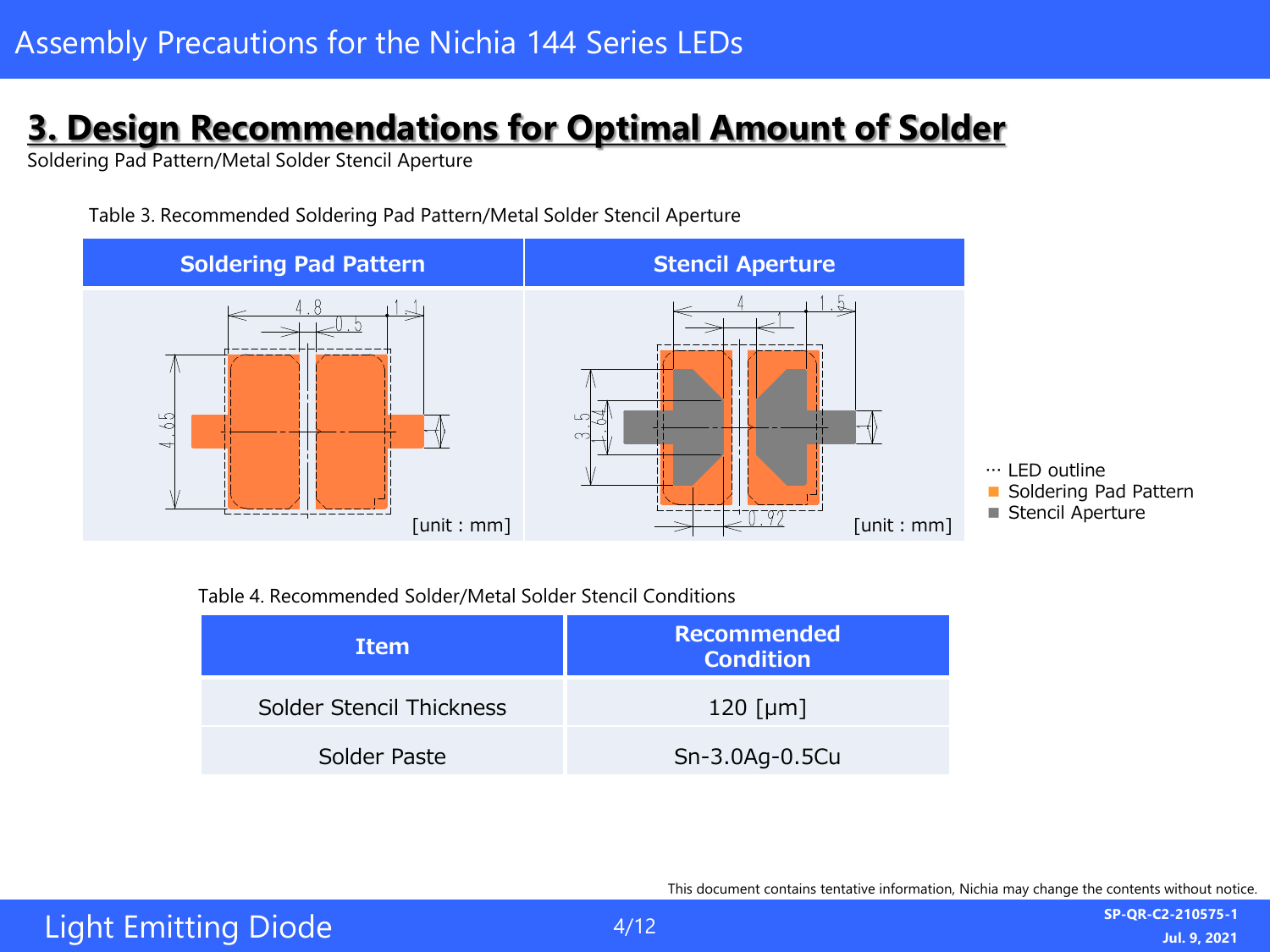# <span id="page-4-0"></span>**4. Precautions for Setting Up a Pick-and-Place Machine/Nozzle**

Table 5. Cautions/Suggestions for setting up equipment

| <b>Item</b>                                                      | <b>Recommended Conditions/Specifications</b>                                                                                                     | <b>Cautions/Suggestions</b>                                                                                    |
|------------------------------------------------------------------|--------------------------------------------------------------------------------------------------------------------------------------------------|----------------------------------------------------------------------------------------------------------------|
| Pick-and-place machine <sup>1</sup>                              | Modular mounter                                                                                                                                  |                                                                                                                |
| Pick-and-place nozzle                                            | Specially designed nozzle<br>(see Figure 3)                                                                                                      | See "Pick-and-Place Nozzle" on<br>Page 6 for the details.                                                      |
| Tape-and-reel feeder                                             | Electrical (motorized) feeder<br>Tape width: 16mm<br>Feed length: 12mm                                                                           | See "Tape-and-Reel Feeder" on<br>Page 6 for the details.                                                       |
| Nozzle height for pick-up<br>operations                          | The contact surface of the nozzle head for pick<br>operations should be adjusted to 1.7mm below the edge<br>of the embossed carrier tape pocket. | See "Recommended Nozzle Height<br>for Pick-up Operations" on Page 7<br>for the details.                        |
| Nozzle height for placement<br>operations (i.e. placement depth) | 0.2mm for placement depth                                                                                                                        | See "Recommended Nozzle Height<br>for Placement Operations<br>(Placement Depth)" on Page 7 for<br>the details. |
| Imaging-based Automatic<br>Inspection                            | Using the electrode as a reference is recommended to<br>locate the center of the LED.                                                            | See "Imaging-based Automatic<br>Inspection" on Page 8 for the<br>details.                                      |

#### Note:

<sup>1</sup> The recommended conditions/specifications above have been determined under the following verification conditions:

Pick-and-place machine (modular mounter):

- YS100 High-Speed General-Purpose Modular (manufactured by Yamaha Motor Co., Ltd.)

This document contains tentative information, Nichia may change the contents without notice.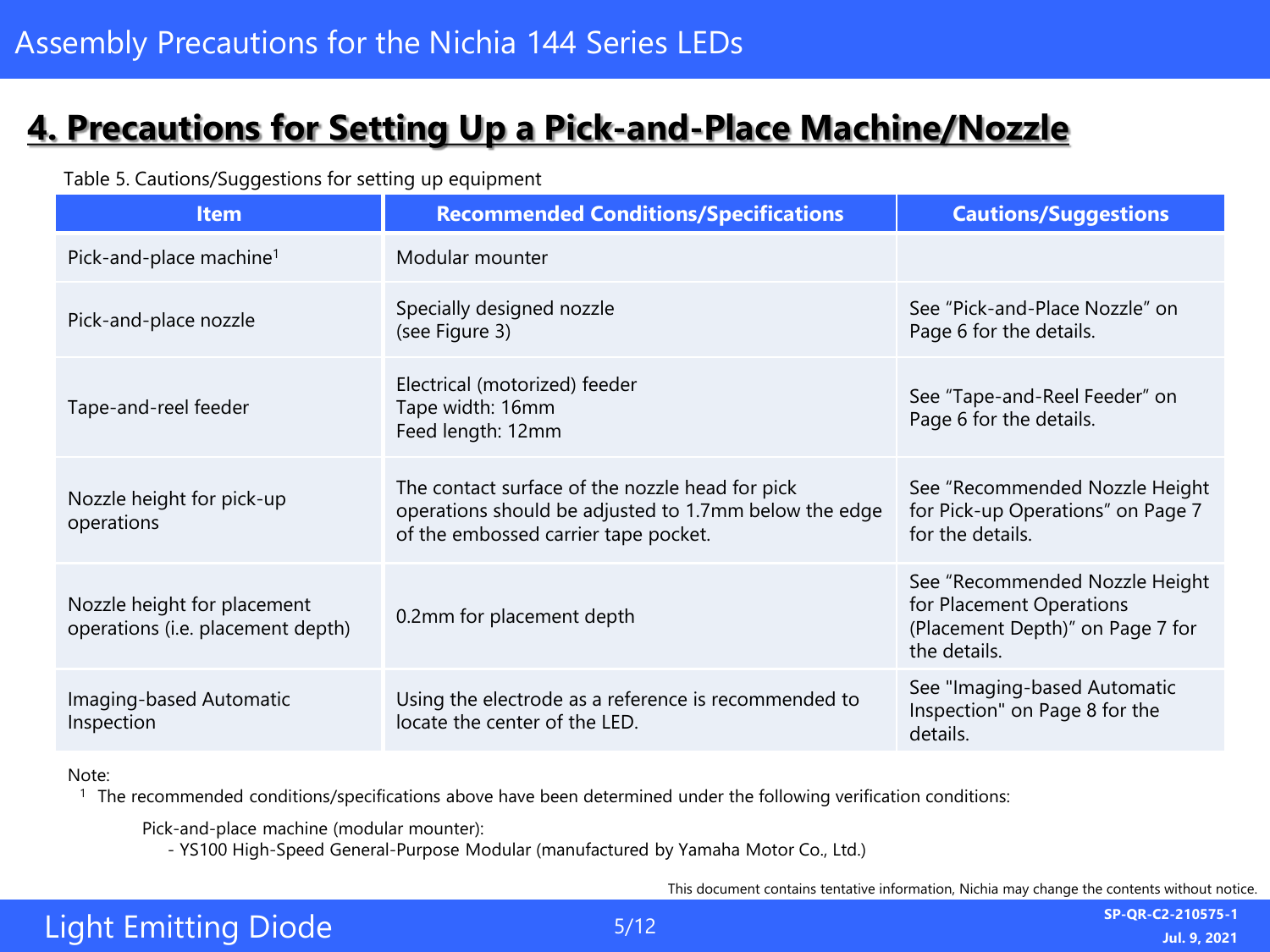





[Unit: mm]



Figure 3. Recommended Nozzle Dimensions

#### **4-2. Tape-and-Reel Feeder**



- The nozzle must not have any direct contact with the encapsulating resin.
- The nozzle touches on the top of LED substrate. (see Fig. 4) Therefore input value of the Part Height should be 1.0mm.

- Tape width:16mm / Feed length:12mm
- The chosen tape feeder should be one that has a slower feeding speed (e.g. electrical feeders).
- The recommended tape removal position is right next to where the pick-and-place nozzle picks up the LEDs to prevent the LEDs from tilting within the tape pocket and becoming damaged by the feeder shutter and/or nozzle.

This document contains tentative information, Nichia may change the contents without notice. Figure 5. Examples of Correct/Incorrect Top Cover Tape Removal Positions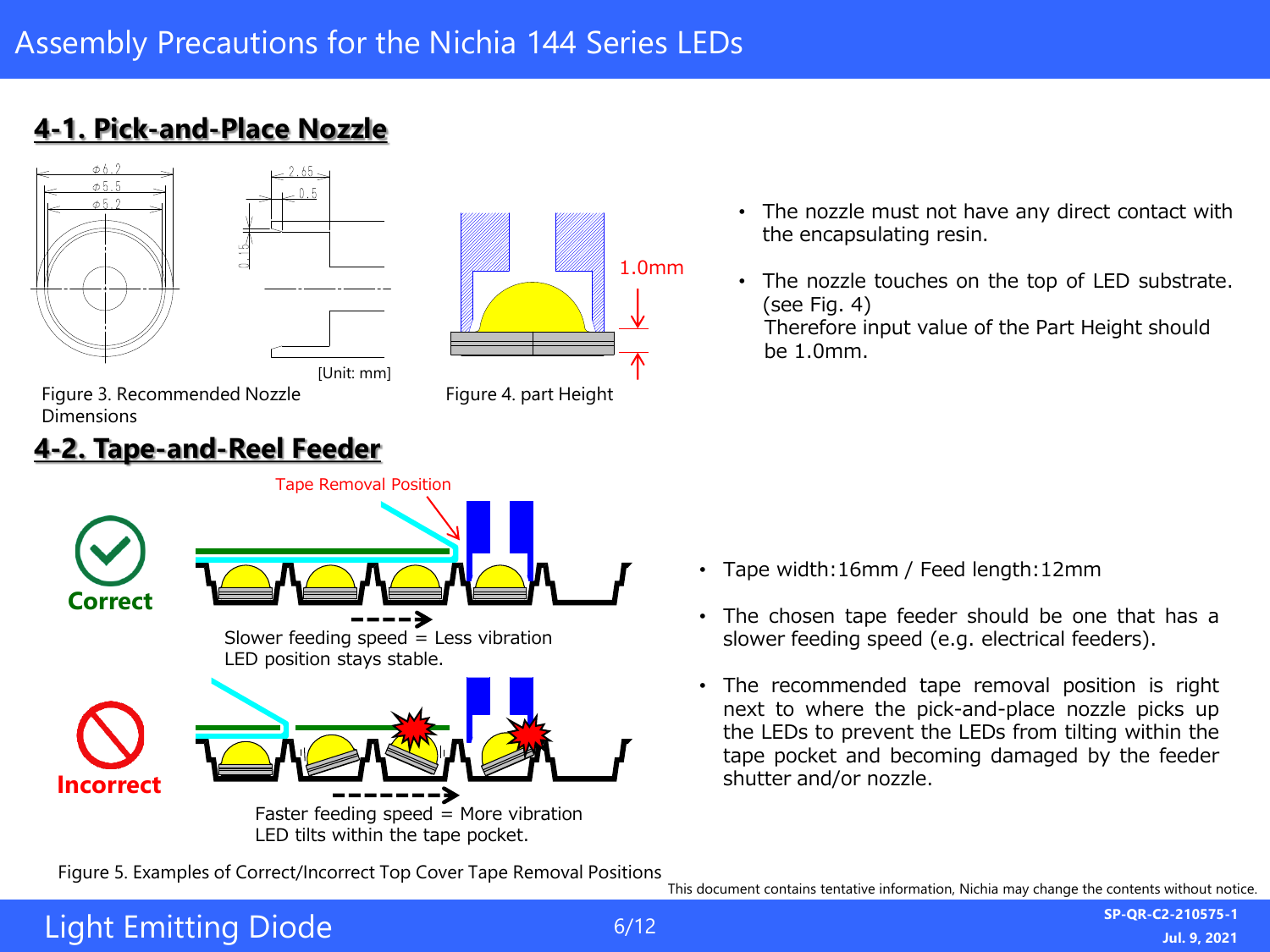#### **4-3. Recommended Nozzle Height for Pick-up Operations**



Figure 6. Recommended Nozzle Height for Pick-up Operations

#### **4-4. Recommended Nozzle Height for Placement Operations (Placement Depth)**



Figure 7. Recommended Nozzle Height for Placement (Placement Depth)

- Pick-and-place nozzle should be 1.7mm inside from the top of carrier tape to pick up the LED. (see Fig. 6)
- Some LED mounters may not be stabilize the operation. In that case, adjusting the height for LED pickup is needed until the operation is stabilized.
	- ☞ If the pickup point is higher than the recommended point, the LED may tilt, and poor suction may occur which will cause a suction error.(e.g. diagonal positioning within the nozzle)
	- ☞ If the pickup point is lower than the recommended point, poor suction may occur due to carrier tape deformation.

- After the LED is mounted onto solder paste on the PCB, the nozzle should further press the LED 0.2mm into the PCB.
	- ☞ If the press force is too weak, assembly failure may occur since the LED may float on top of the PCB or it may not separate from the nozzle.
	- ☞ If press force is too strong, LED may receive excessive stress which may cause the LED to be damaged.

This document contains tentative information, Nichia may change the contents without notice.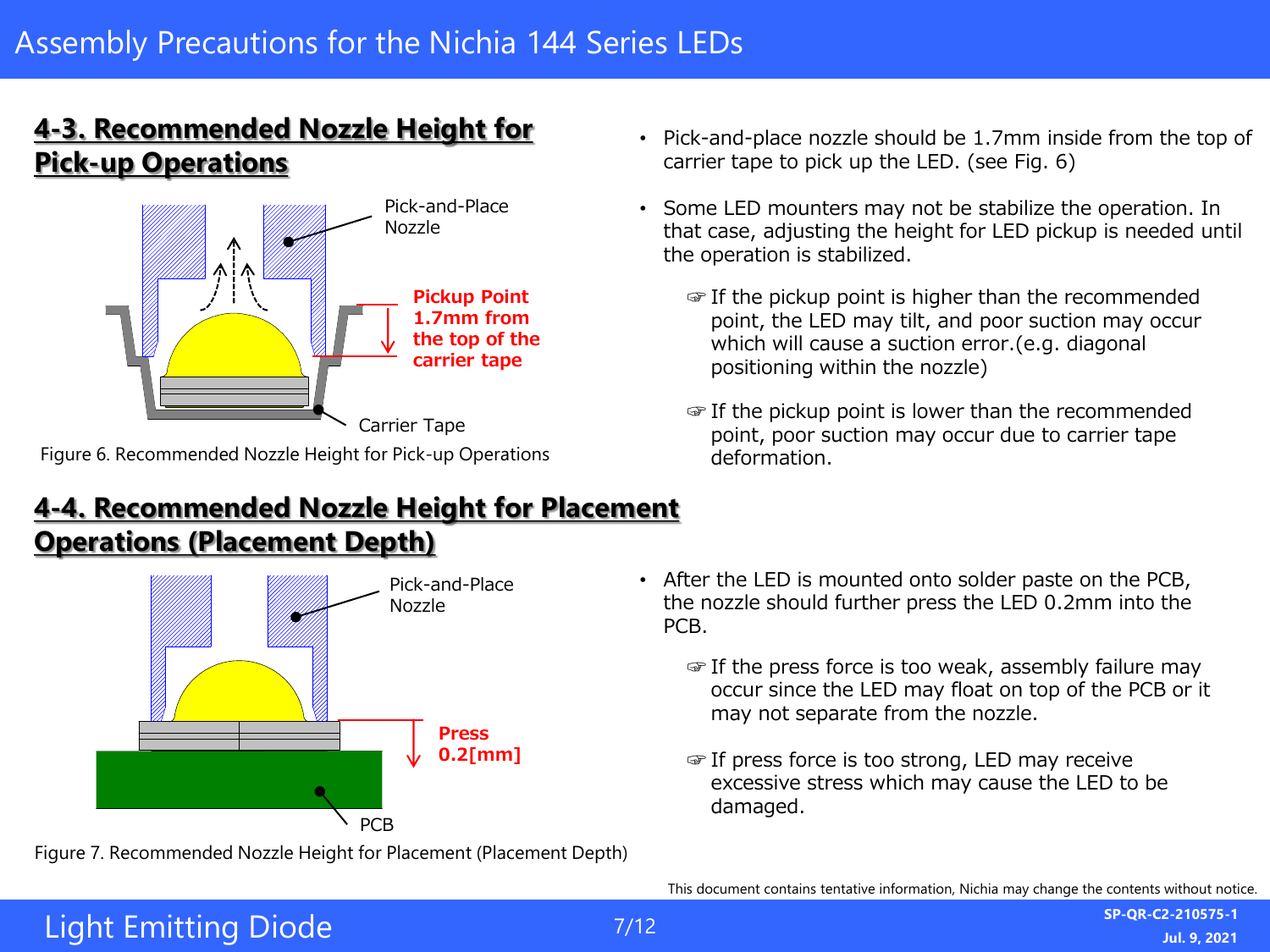#### <span id="page-7-0"></span>**4-5. Imaging-based Automatic Inspection**





Figure 8. Electrical Pads (Recommended)

Figure 9. Outline

# **5. Precautions When Reflow Soldering**



Figure 10. Recommended Reflow Soldering Condition (Lead-free Solder)

• Using image recognition and adjusting the pickup position for each LED should be implemented to maintain assembly accuracy. It is recommended to have the adjustment based on the position of the electrical pads for higher assembly accuracy.

- Reflow soldering must not be performed more than twice.
- Using the recommended reflow soldering conditions (See Figure 10 to the left) as a reference, modify if necessary, the recommended reflow conditions specified by the manufacturer of the solder paste being used.

Note:

To ensure that these reflow conditions have no negative effect on the LEDs, perform sufficient verification prior to use.

- When cooling the LEDs from the peak temperature a gradual cooling slope is recommended; do not cool the LEDs rapidly.
- During reflow soldering, the heat and atmosphere in the reflow oven may cause the optical characteristics to degrade. In particular, reflow soldering performed with an air atmosphere may have a greater negative effect on the optical characteristics than if a nitrogen atmosphere is used; Nichia recommends using a nitrogen reflow atmosphere.

This document contains tentative information, Nichia may change the contents without notice.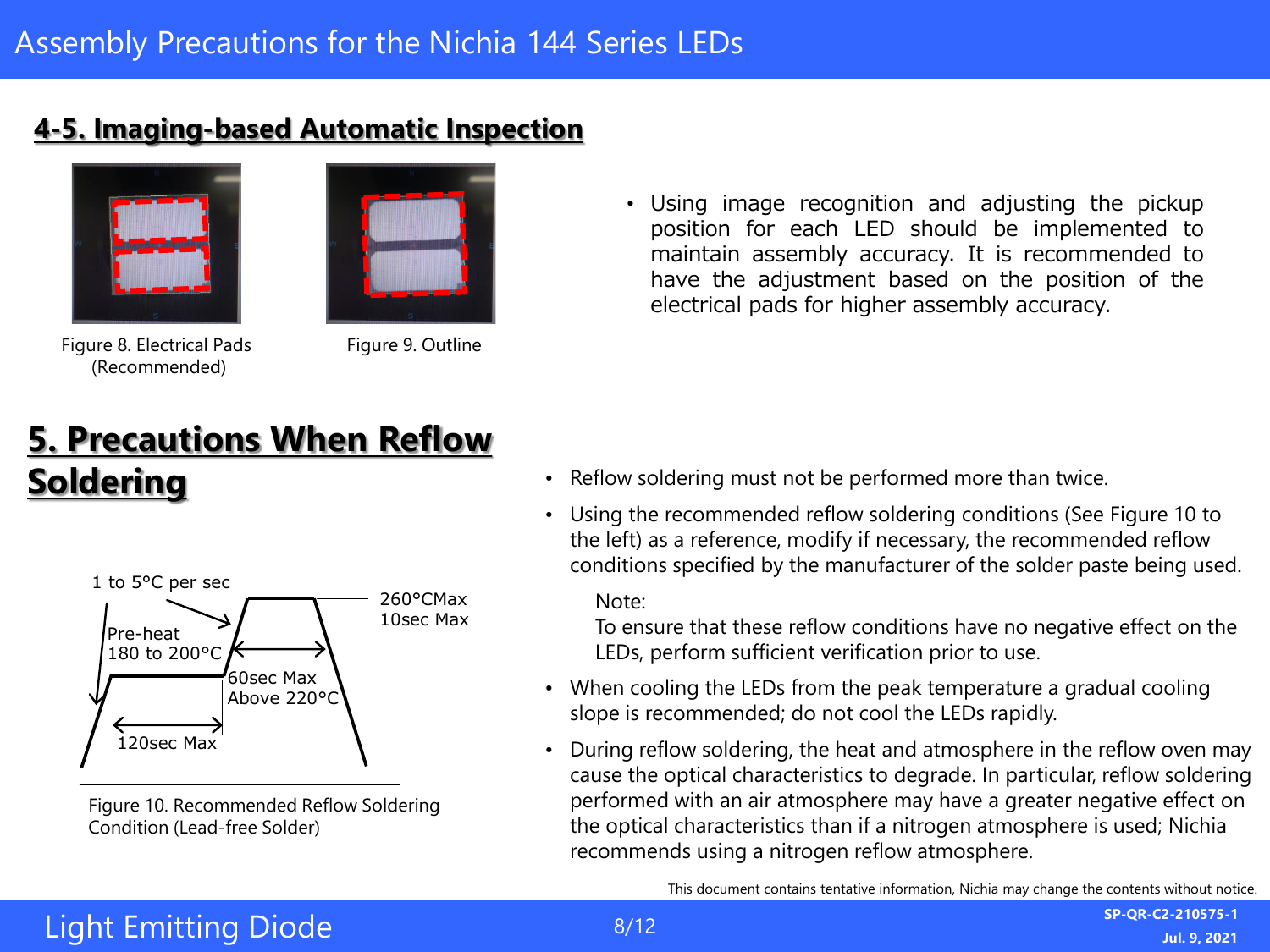# <span id="page-8-0"></span>**6. Evaluation of the Effect of Solder Volume**

The amount of solder paste was evaluated and compared with the recommended solder stencil conditions (section3). Lighting, wettability, solder ball and floating were inspected after the reflow process.

Table 6. Evaluation Result (Lighting Check, Solder Wettability, Solder Ball)



• Solder wettability performance was good enough to light the LED in all conditions. However, solder ball occurrence was increased if solder paste volume (area, thickness) is increased.

This document contains tentative information, Nichia may change the contents without notice.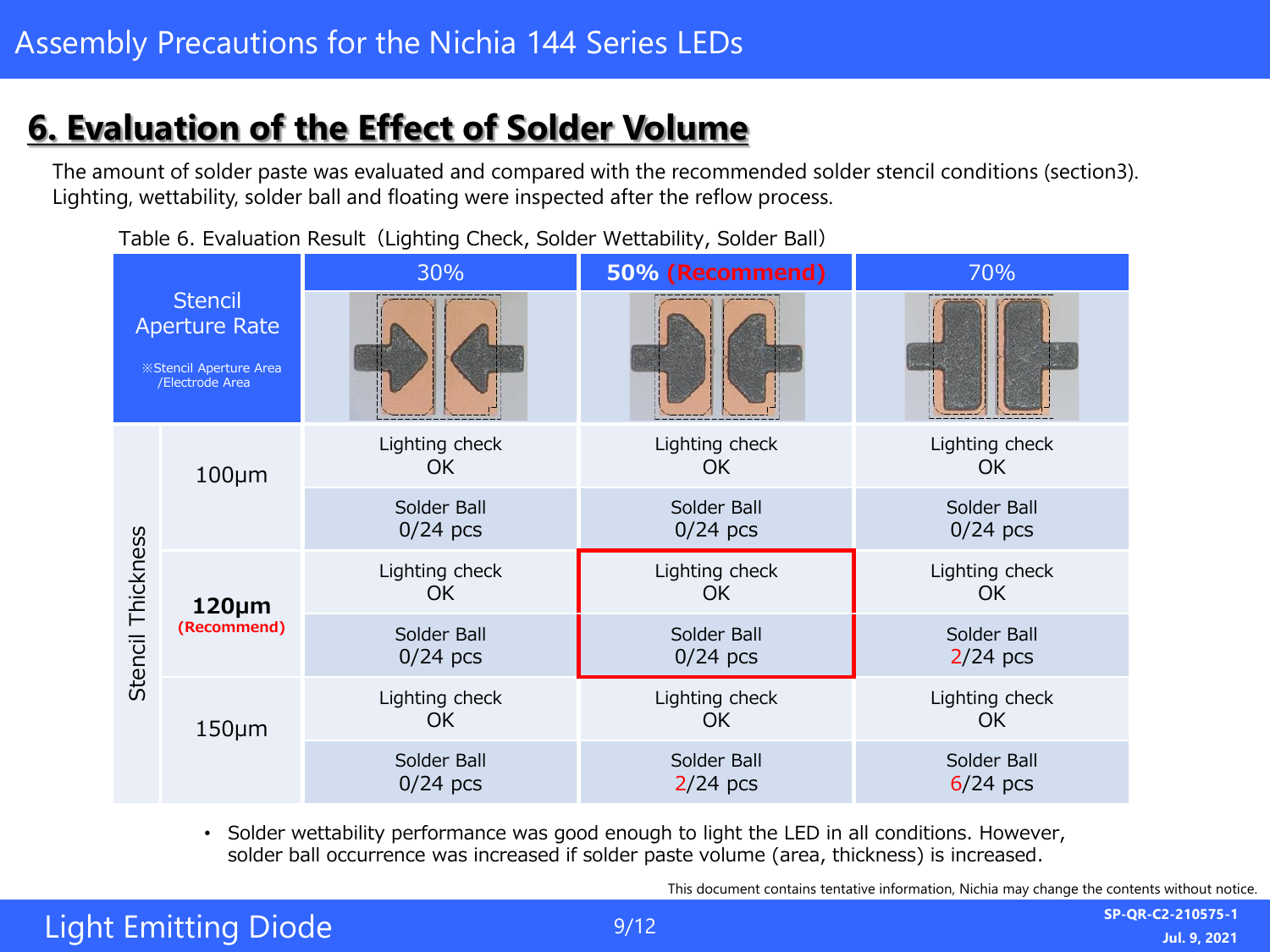### <span id="page-9-0"></span>Assembly Precautions for the Nichia 144 Series LEDs



# **7. Evaluation of Self-Alignment Performance**

Self-alignment was evaluated under the condition shown in table 7 with the solder conditions shown in section 6.

Amount of self-alignment was confirmed from center of the land pattern.



Figure 12. How to Measure the Amount of LED Tilt

• Amount of tilt (avg.): 60μm Angle of incline: around 0.7 degree Solder volume does not affect to the amount of tilt and angle of incline.

#### Table 7. Evaluate Conditions

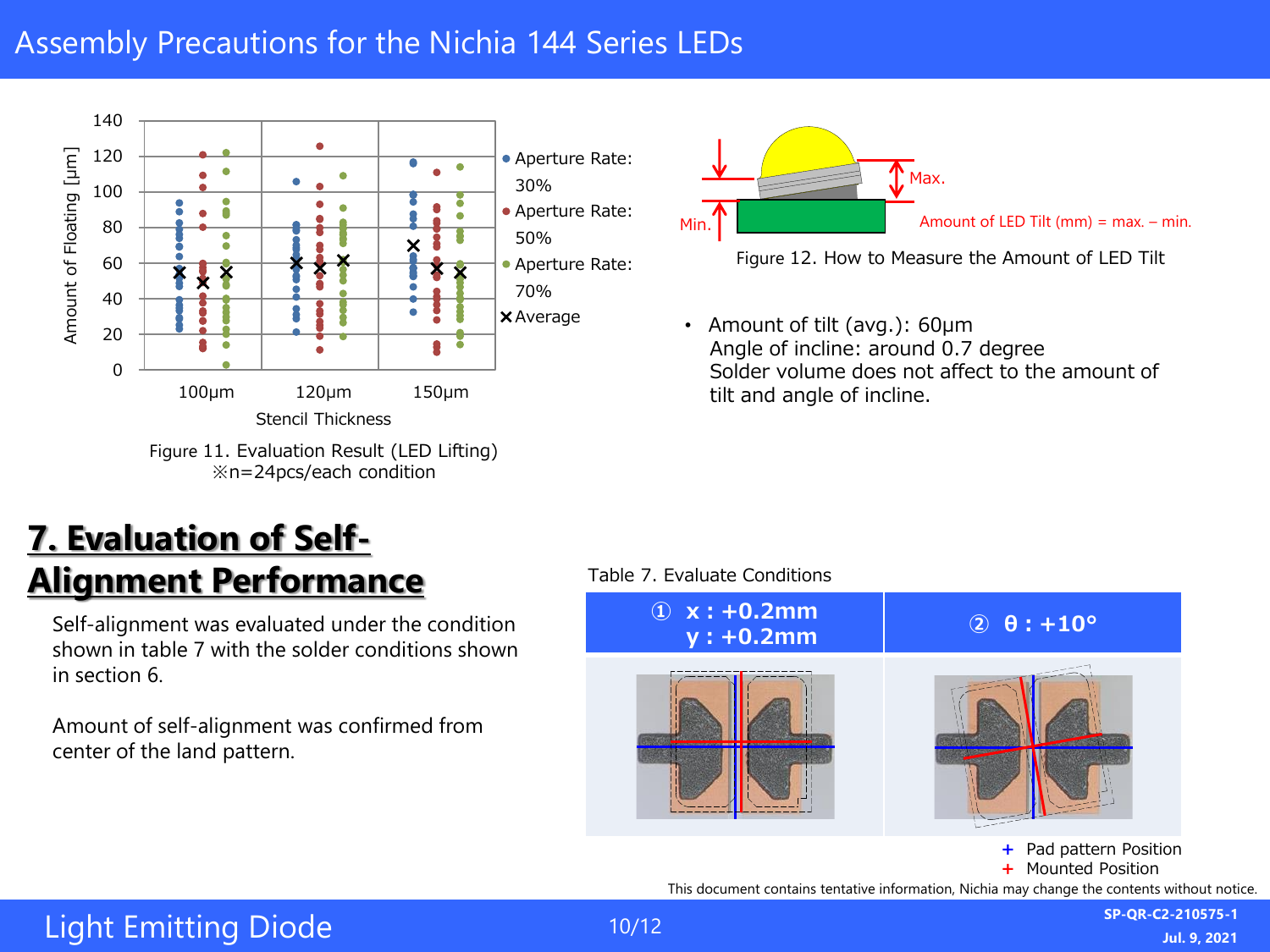### Assembly Precautions for the Nichia 144 Series LEDs



Figure 13. Evaluation Result  $(① x: +0.2mm, y: +0.2mm)$ ※n=24pcs/condition



- Aperture ratio: 50%, stencil thickness: 120μm (Recommended conditions)
	- No abnormality in the self-alignment
	- Self-alignment could be acceptable if the mounting accuracy are  $x,y < 200 \mu m$  and  $\theta < 10^{\circ}$ .
- Aperture ratio: 30%, stencil thickness: 100μm
	- Some LEDs have issue for the self-alignment.
	- If the solder volume is poor, LED may not be mounted to the proper position that causes misalignment of LED.

This document contains tentative information, Nichia may change the contents without notice.